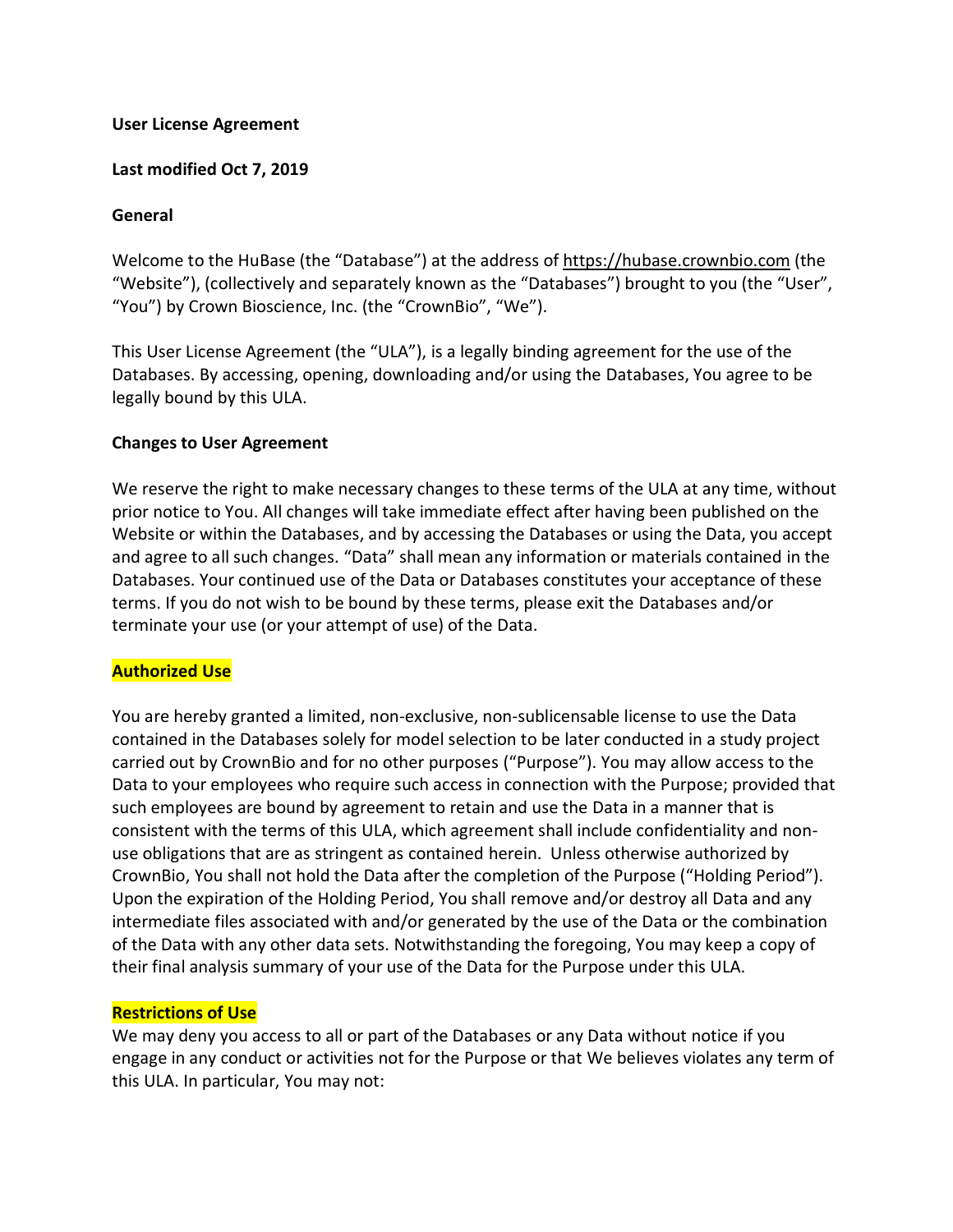(i) adapt, modify, translate or use any similar means to the Data to create derivative works or generate intellectual property;

(ii) decompile, disassemble or otherwise reverse engineer any Data, or use any similar means to discover its underlying composition, structure, source code or trade secrets;

(iii) alter or remove any copyright symbol or other identification concerning authorship of any of the Data;

(iv) transfer, disclose, sub-license, sell, republish, repackage, redistribute any of the Data or any portion of thereof; and

(v) export or reexport any Data in violation of US or other export control laws or regulations.

# **Confidentiality and Non-Use**

All Data and associated non-public information are confidential and proprietary of CrownBio ("Confidential Information"). You agree to maintain in strict confidence and not to disclose to any third party any Data, whether in written, oral, graphic or electronic form. You shall use the Confidential Information only for the Purpose and for no other purpose. You may disclose Confidential Information to your employees requiring access thereto for the Purpose provided each such employee agrees to maintain the Confidential Information in confidence and to use such information solely to for the Purpose. You will take all steps necessary to ensure your employees will comply with the terms and conditions of this ULA.

The obligations set forth above under this section shall not pertain to any information that You can establish by competent written proof:

(a) at the time of disclosure to You is in the public domain;

(b) after disclosure, becomes part of the public domain by publication or otherwise, except by breach of this ULA by you or your employees;

(c) was in your possession at the time of disclosure;

(d) was subsequently and independently developed by your employees, officers, agents, independent contractors or affiliates who had no knowledge of or access to the Confidential Information;

(e) is received by You from a third party with the lawful right to disclose such information and who is not bound by any confidentiality obligations with respect to such information.

Notwithstanding the above, You may disclose certain Confidential Information, without violating the obligations of this ULA, to the extent the disclosure is required by a valid order of a court or other governmental body having jurisdiction, provided that You give reasonable prior written notice to CrownBio of such required disclosure and makes a reasonable effort to obtain, or to assist CrownBio in obtaining, a protective order preventing or limiting the disclosure and/or requiring that the Confidential Information so disclosed be used only for the purposes for which the law or regulation required, or for which the order was issued.

**Ownership & Intellectual Property**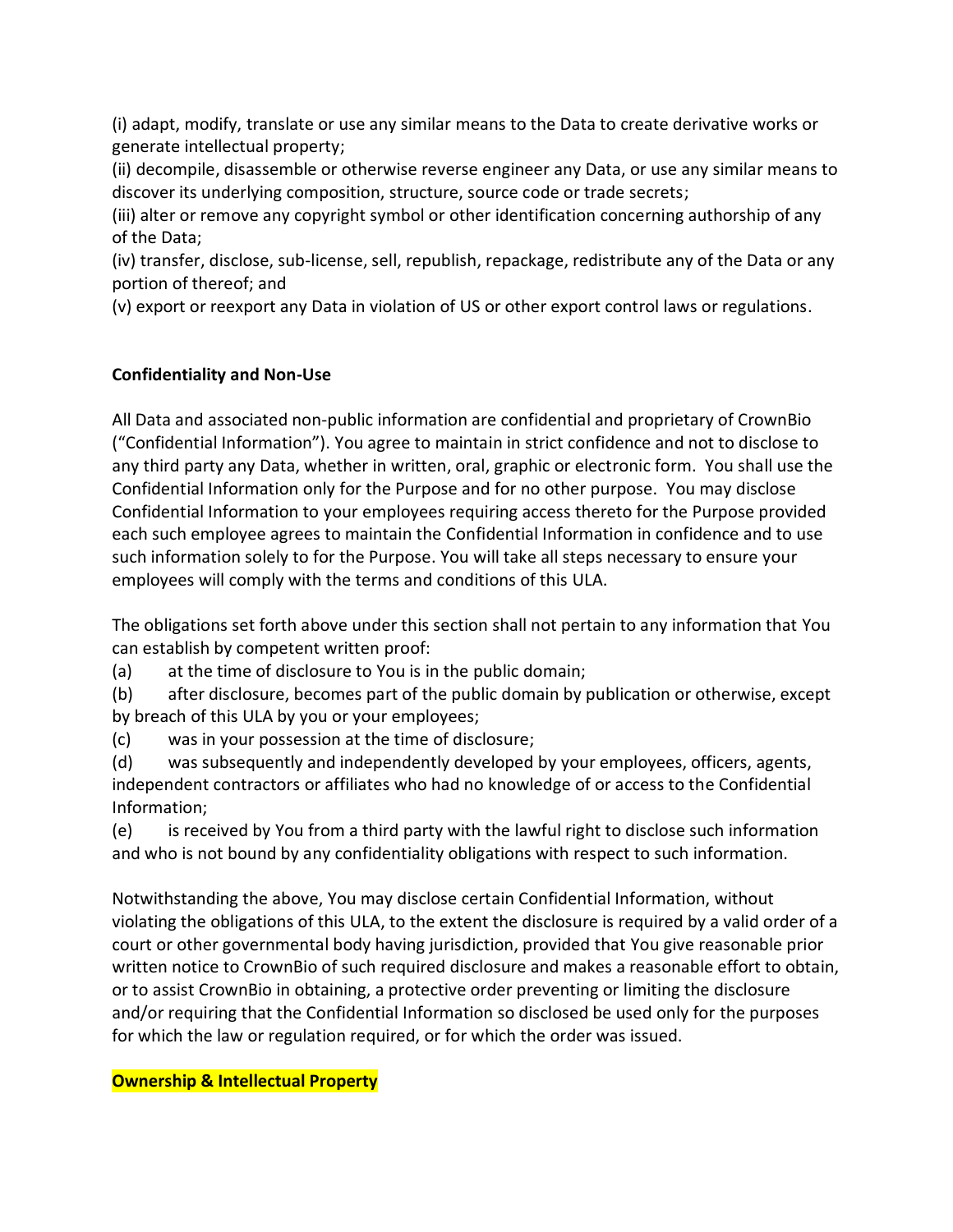Except as otherwise set forth hereunder, all right, title and interest in and to the Data and the inventions, discoveries, patent rights, confidential information, copyrights, know-how, trade secrets, raw data, technical knowledge or any other intellectual property relating to the Data shall remain the sole property of CrownBio. Except as expressly provided in this ULA, nothing in this ULA shall be construed as conferring on You any express or implied license or option to license the Data or the Confidential Information. ANY INTELLECTUAL PROERTY DISCOVERED OR GENERATED THROUGH YOUR USE OF THE DATABASES/ DATA IN VIOLATION OF THIS ULA SHALL BE SUBJECT TO CROWNBIO'S INTELLECTUAL PROPERTY RIGHTS IN SUCH DATA.

Any results, data, information, or materials generated by You by using the Data for the Purpose under this ULA remain the sole property of You, EXCLUDING:

(a) Any results, data, information, or materials generated by You by using ONLY the raw data/information and/or any other genomic data/information;

(b) Any results, data, information, or materials generated by You by using ONLY the efficacy data/information and/or any other standard of care data/information; and;

(c) Any results, data, information, or materials generated by You by using ONLY the raw data/information and/or any genomic data/information, and the efficacy data/information and/or any other standard of care data/information;

CrownBio retains all right, title, ownership and interest in and to the data and information provided in Section (a), (b) and (c), and You shall not publish papers on or apply for patent for the data and information provided in Section (a), (b) and (c) without first obtaining the CrownBio's consent.

# **Indemnification**

In no event shall CrownBio be liable for any use by User of the Data. You hereby agree to indemnify, defend and hold CrownBio, its Affiliates and their respective officers, directors, employees, independent contractors and agents harmless from all losses, liabilities, damages, costs and expenses of any kind resulting from any suit, action, claim, demand or proceeding of whatsoever kind or nature that may arise from the use of the Data by You.

# **Disclaimer**

THE DATABASES AND ANY DATA CONTAINED THEREIN ARE PROVIDED AS IS WITHOUT ANY WARRANTIES OF ANY KIND, EITHER EXPRESS OR IMPLIED, INCLUDING BUT NOT LIMITED TO WARRANTIES OF TITLE OR IMPLIED WARRANTIES OF MARCHANTABILITY OR FITNESS FOR A PARTICULAR PURPOSE. IN NO EVENT SHALL CROWNBIO BE LIABLE TO YOU OR ANY OTHER PERSON FOR ANY LOSS OF BUSINESS OR PROFITS, OR FOR ANY INDIRECT, INCIDENTAL OR CONSEQUENTIAL DAMAGES ARISING OUT OF ANY USE OF, OR INABILITY TO USE, THE DATABASES OR ANY DATA CONTAINED THEREIN EVEN IF CROWNBIO IS PREVIOUSLY ADVISED OF THE POSSIBILITY OF SUCH DAMAGES, OR FOR ANY OTHER CLAIM BY YOU OR ANY OTHER PERSON.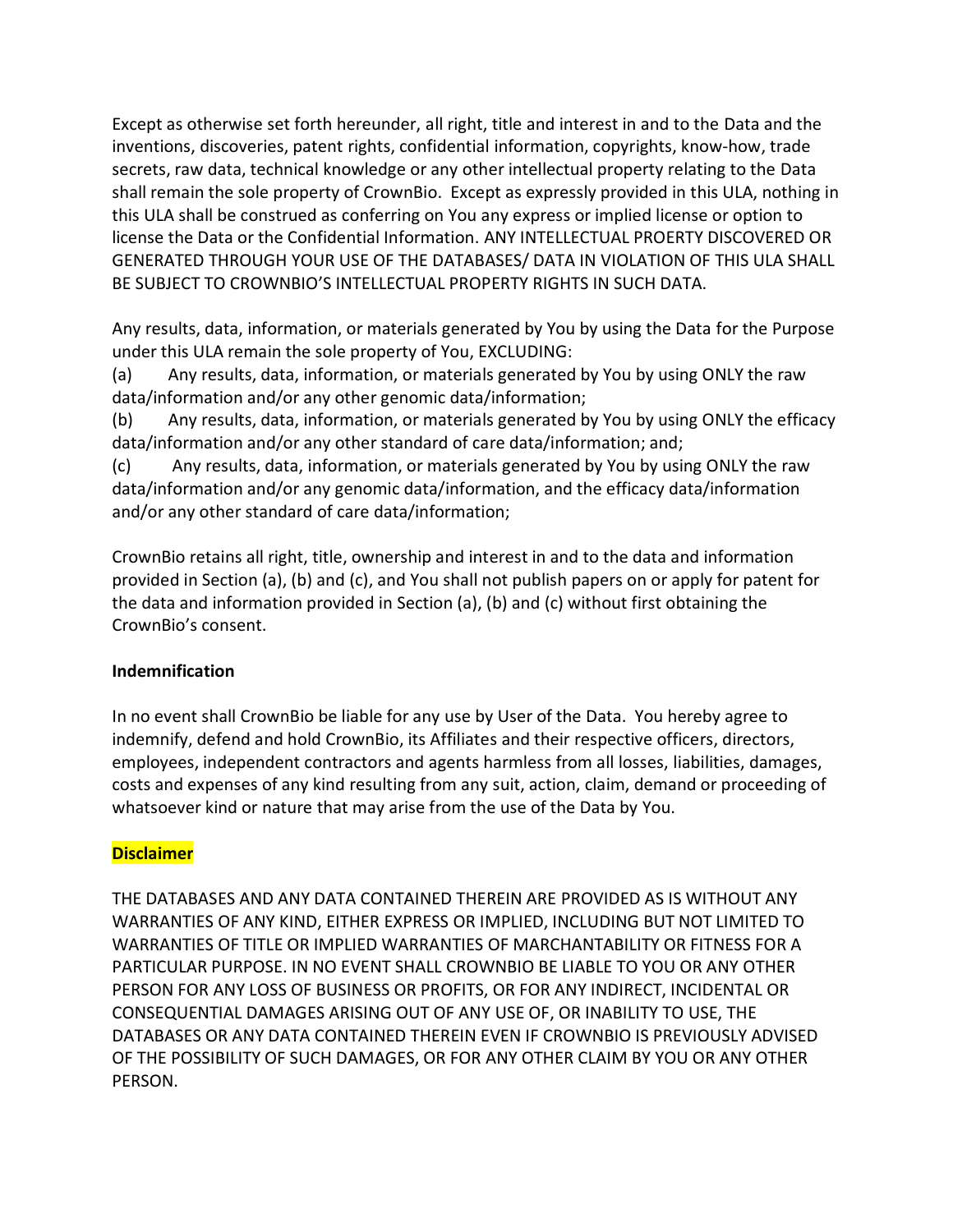CrownBio does not warrant that the Database will operate without interruption, that the Data are free of errors, that defects will be corrected or that the Data are free of viruses. You agree that it is your responsibility to conduct adequate procedures regarding virus control (including anti-virus and other security checks) to ensure the particular requirements for accuracy and functionality of data services.

## **Termination**

Your right to use the Data/Databases continues until terminated by CrownBio, which may terminate this ULA and your license to use the Databases at any time, without cause and without notice. You may terminate this agreement at any time by stop accessing the Databases and/or using the Data. This ULA will automatically terminate if you fail to comply with any of the terms of this ULA. Upon termination, you agree to stop using and to stop accessing the Databases and using the Data.

## **Governing Law**

This ULA, and the relationship between You and CrownBio are governed by the laws of the state of California, USA, without regard to its conflict of law principles. Any dispute arising out of or related to your use of the Database and/or Data will be brought in, and you hereby consent to exclusive jurisdiction and venue in, the competent courts of the County of San Diego in the State of California, USA.

### **Injunction**

You acknowledge and agree that with respect to the nature of the Confidential Information, there may be no adequate remedy at law for any breach of your obligations under the confidentiality and non-use provisions of this ULA, that any such breach may result in irreparable harm to CrownBio, and therefore, that upon any such breach, CrownBio shall be entitled to seek equitable relief, in addition to whatever remedies it might have at law, including injunctive relief, specific performance or such other relief as such CrownBio may request to enjoin or otherwise restrain any act prohibited hereby, as well as the recovery of all costs and expenses, including reasonable attorneys' fees.

### **Severability**

If any provision of this ULA is found by a court or other governmental authority of competent jurisdiction to be unenforceable or invalid, such unenforceability or invalidity shall not render this ULA unenforceable or invalid as a whole and in such event, such provision shall be changed and interpreted so as to best accomplish the objectives of such unenforceable or invalid provision within the limits of applicable law.

### **Entire Agreement**